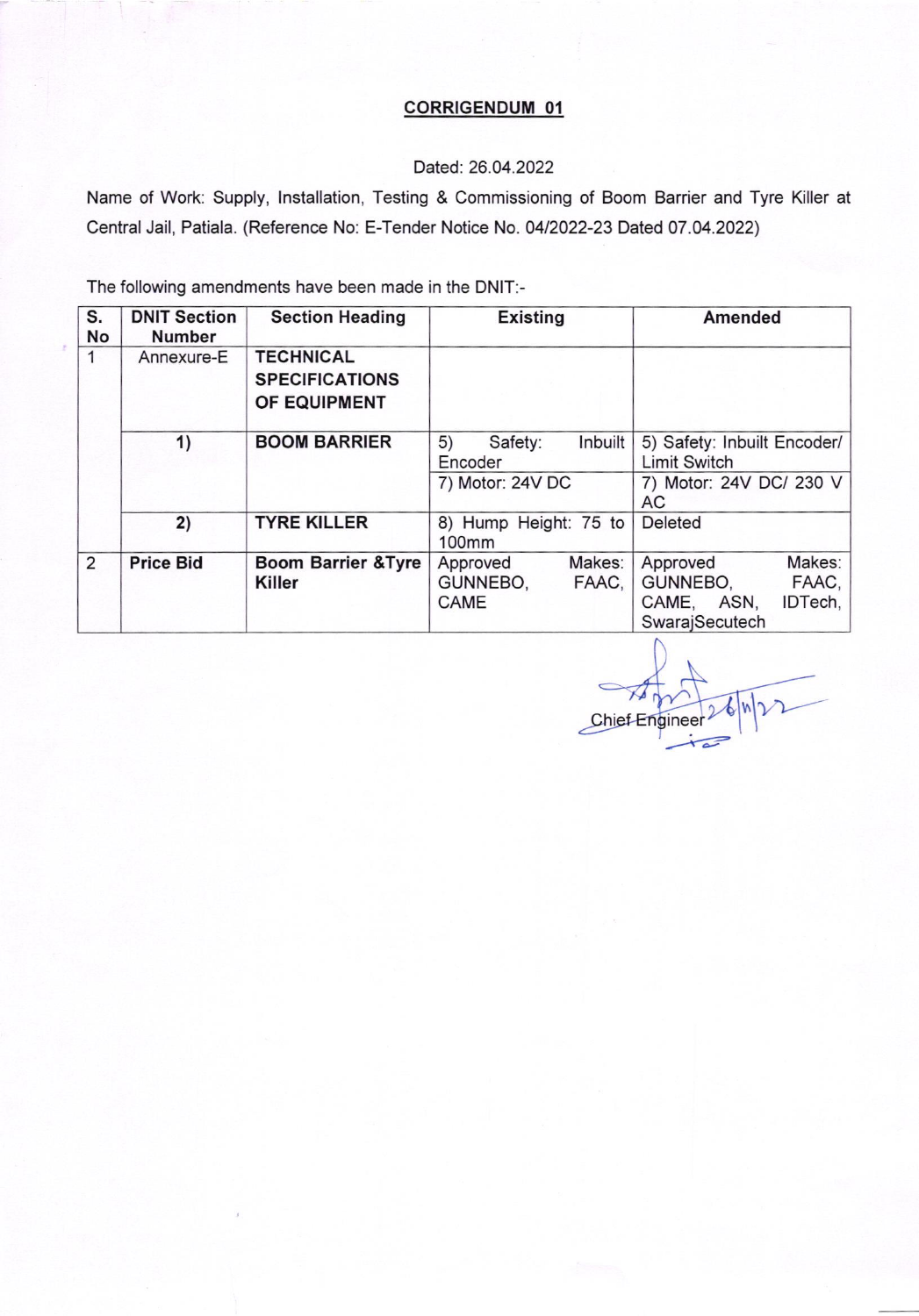# CORRIGENDUM 01

# Dated: 26.04.2022

Name of Work: Supply, lnstallation, Testing & Commissioning of Boom Barrier and Tyre Killer at Central Jail, Bathinda. (Reference No: E-Tender Notice No. 04/2022-23 Dated 07.04.2022)

| S.<br>No | <b>DNIT Section</b><br><b>Number</b> | <b>Section Heading</b>                                    | <b>Existing</b>                                         | <b>Amended</b>                                                                      |
|----------|--------------------------------------|-----------------------------------------------------------|---------------------------------------------------------|-------------------------------------------------------------------------------------|
| 1        | Annexure-E                           | <b>TECHNICAL</b><br><b>SPECIFICATIONS</b><br>OF EQUIPMENT |                                                         |                                                                                     |
|          | 1)                                   | <b>BOOM BARRIER</b>                                       | 5)<br>Inbuilt<br>Safety:<br>Encoder<br>7) Motor: 24V DC | 5) Safety: Inbuilt Encoder/<br><b>Limit Switch</b><br>7) Motor: 24V DC/ 230 V<br>AC |
|          | 2)                                   | <b>TYRE KILLER</b>                                        | 8) Hump Height: 75 to<br>100mm                          | Deleted                                                                             |
| 2        | <b>Price Bid</b>                     | <b>Boom Barrier &amp; Tyre</b><br><b>Killer</b>           | Makes:<br>Approved<br>GUNNEBO,<br>FAAC,<br>CAME         | Makes:<br>Approved<br>GUNNEBO,<br>FAAC,<br>CAME, ASN, ID Tech,<br>Swaraj Secutech   |

 $n = 56$  4  $\text{W}$ Chief Eng  $\tau$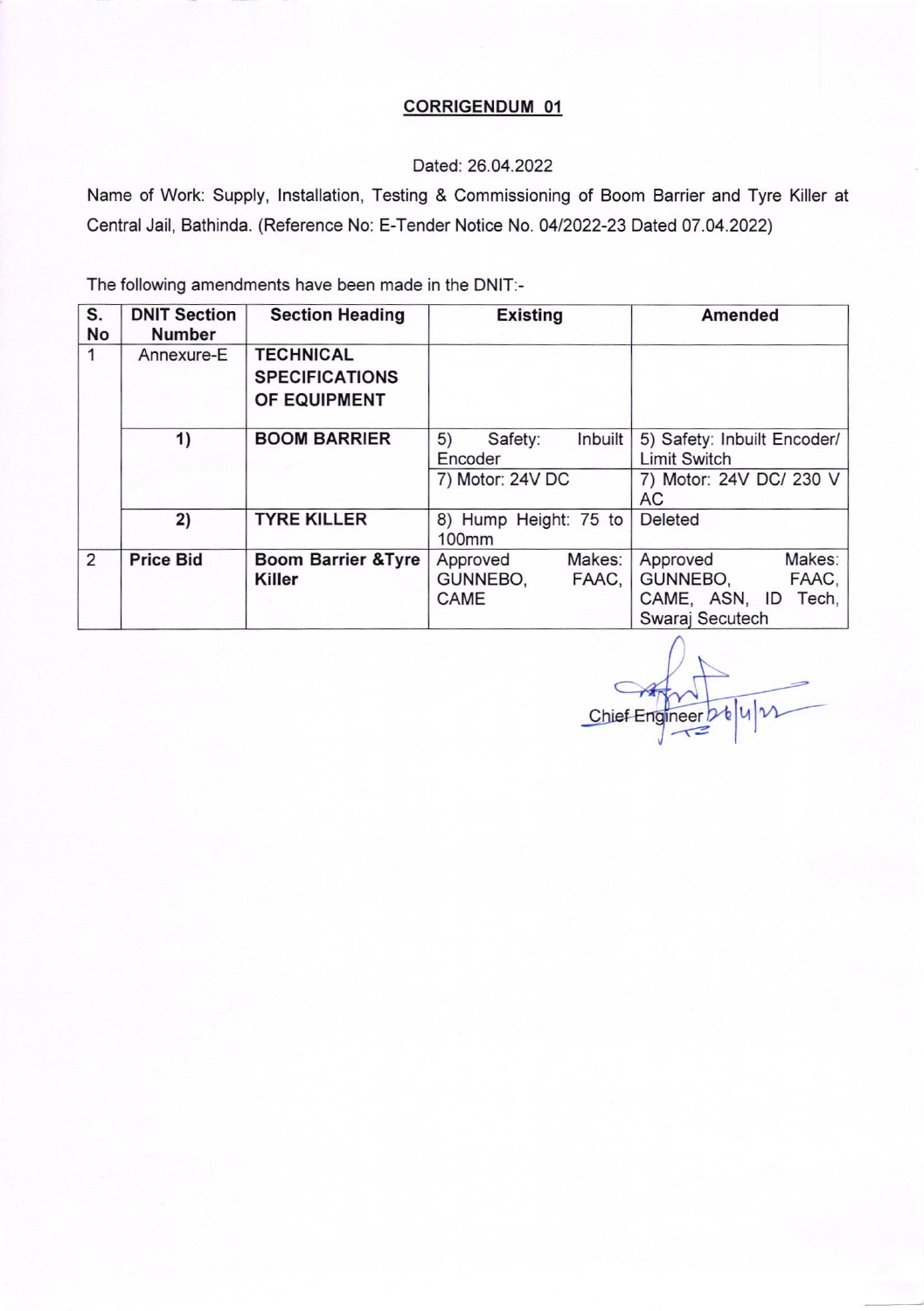# CORRIGENDUM 01

#### Dated:26.04.2022

Name of Work: Supply, lnstallation, Testing & Commissioning of Boom Barrier and Tyre Killer at Central Jail, Amritsar (Reference No: E-Tender Notice No. 04/2022-23 Dated 07.04.2022)

| S.<br>No | <b>DNIT Section</b><br><b>Number</b> | <b>Section Heading</b>                                    | <b>Existing</b>                                         | <b>Amended</b>                                                                             |
|----------|--------------------------------------|-----------------------------------------------------------|---------------------------------------------------------|--------------------------------------------------------------------------------------------|
| 1        | Annexure-E                           | <b>TECHNICAL</b><br><b>SPECIFICATIONS</b><br>OF EQUIPMENT |                                                         |                                                                                            |
|          | 1)                                   | <b>BOOM BARRIER</b>                                       | Inbuilt<br>5)<br>Safety:<br>Encoder<br>7) Motor: 24V DC | 5) Safety: Inbuilt Encoder/<br><b>Limit Switch</b><br>7) Motor: 24V DC/ 230 V<br><b>AC</b> |
|          | 2)                                   | <b>TYRE KILLER</b>                                        | 8) Hump Height: 75 to<br>100 <sub>mm</sub>              | Deleted                                                                                    |
| 2        | <b>Price Bid</b>                     | <b>Boom Barrier &amp; Tyre</b><br><b>Killer</b>           | Makes:<br>Approved<br>GUNNEBO,<br>FAAC,<br><b>CAME</b>  | Approved<br>Makes:<br>GUNNEBO,<br>FAAC,<br>CAME, ASN, ID<br>Tech,<br>Swaraj Secutech       |

 $Chief E$